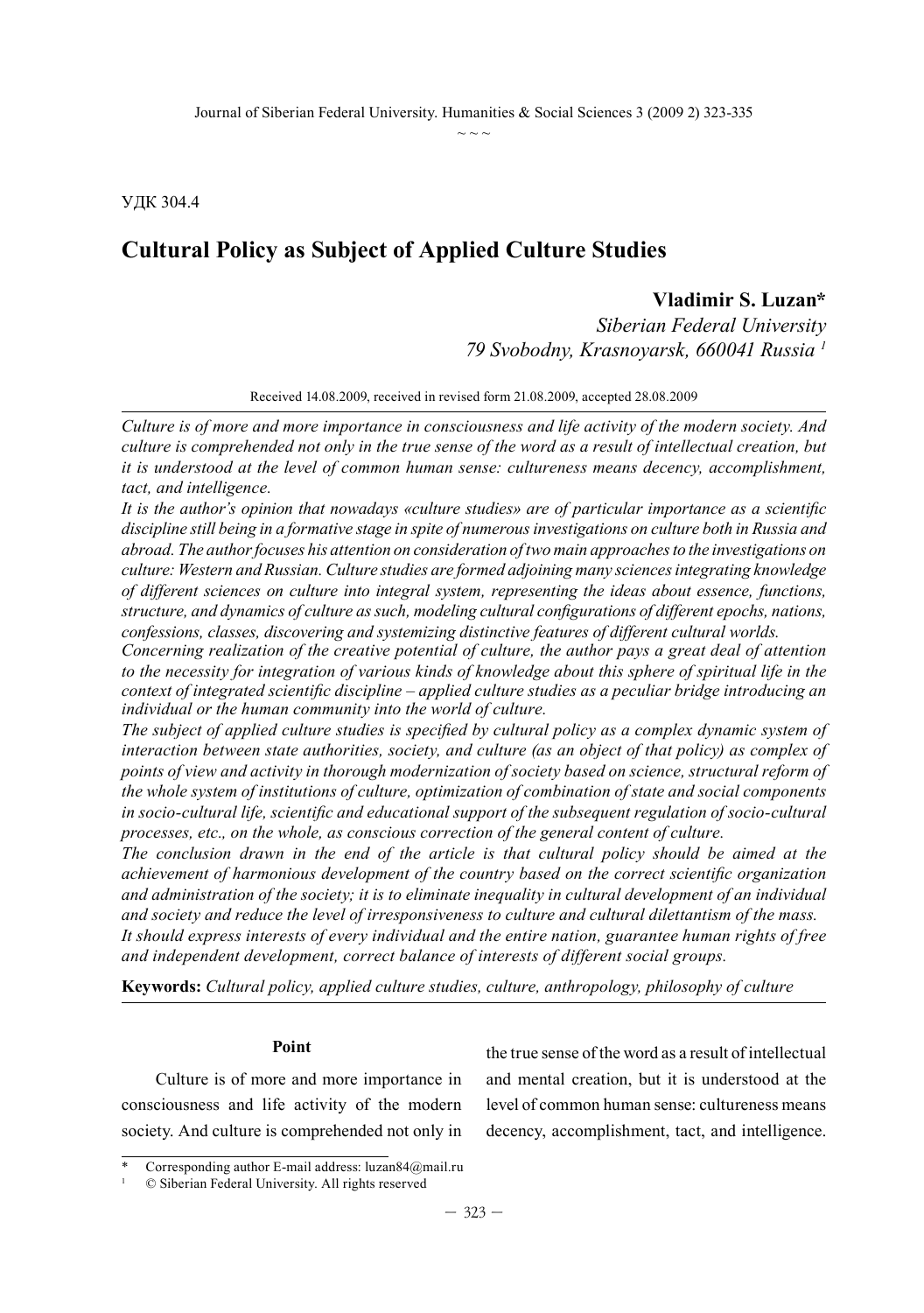The lack or insufficiency of these qualities is strongly felt in society bringing constant tension into social life. It is possible to find these qualities only on the base of access to culture, assimilation of all the best things produced by the mankind over a period of centuries and preserved by many generations of people.

Nowadays culture is a certain level of every human activities: it is impossible to create highly developed industry without culture; it is impossible to solve vital problems of the state and society without political culture; there won't be solved social problems without cultural human relationships based on understanding of self-value of every person or a group of people (small ethnic groups, national communities, subcultures, etc.) [9].

Successful function both of the society as a whole and any of its division is impossible if a certain level of culture is not reached and the understanding that highly developed culture is the basis of civilized society is not formed. Therefore, nowadays culture studies are of particular importance still being at stage of formation as a scientific discipline in spite of abundance of investigations on culture both in Russia and abroad. Cultural, social and structural anthropology, «new culture history», semiotics, ethno-linguistics, ethno-psychology, and social studies still hold dominant positions at research on culture in the West.

In Russia of the second half of the 19th and beginning of the 20<sup>th</sup> centuries, culture studies as an independent subject were gradually transformed into specific trend at Russian historical, philological, and philosophical science. Historians P.N. Milyukov and L.P. Krasavin played their own significant part here: they had been carrying out their research on cultural phenomena of the past and analyzing cultures being under study as system wholeness.

Study on culture from theoretical points of view was carried out within the frames of philosophy, aesthetics, semiotics, literary criticism, and art criticism. However, by the end of 1980s and beginning of 1990s, there appeared realization of the necessity for system approach to the study on culture in general and that one of turning of culture studies into a separate scientific discipline. That was promoted by the serious theoretical elaboration of the whole complex of both Russian and Western investigations on culture and analysis of ideas, conceptions, schools, and methods. Philosophy and social studies had profound effect on formation of culture studies. Culture was analyzed especially productive in the context of philosophy of culture, a discipline of philosophy oriented to comprehension of culture as the universal and integral phenomenon [10].

According to V.S. Malakhov, there can be distinguished three plans wherein philosophy of culture used to exist at the first third of the  $20<sup>th</sup>$ century:

- methodological philosophy of culture as methodology of «sciences of culture»; in contrast to «sciences of nature», this approach was developed not only within the frames of «philosophy of values» by Baden Neo-Kantianism, but also at «philosophy of life» (W. Dilthey) contemporary ontology (N. Hartmann, H. Freer);
- socio-critical philosophy of culture as critique of the modern European civilization (O. Spengler, F. Stepun, H. Ortega y Gasset, H. Bergson);
- theoretic-and-systematic an attempt to work out a universal theory of culture (N. Hartman, R. Croner, J. Huizinga, O. Spengler, A. Toynbee, E. Rothaker).

G. Simmel's theory about conflict between life and forms of culture, genealogical method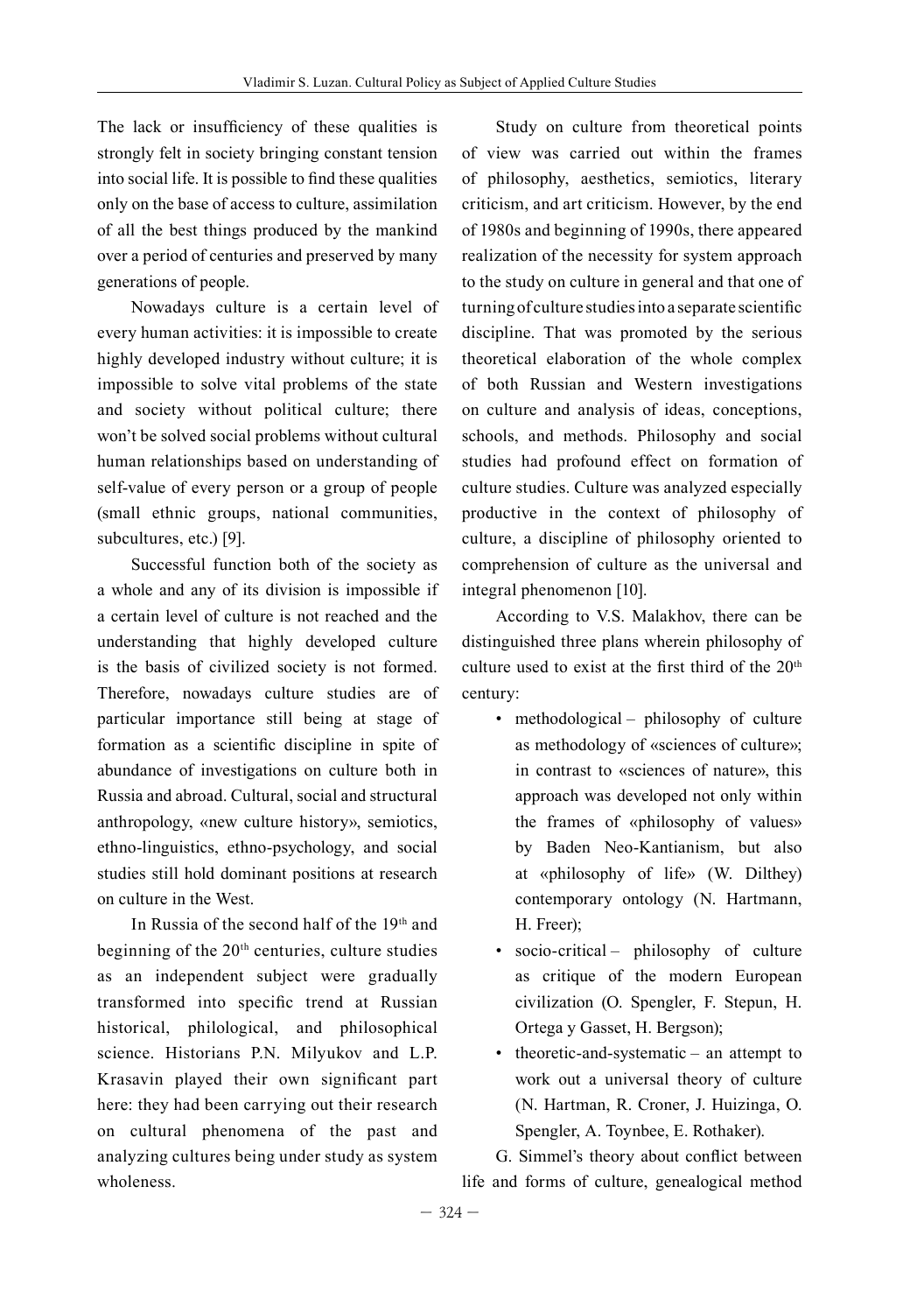of analysis of the cultural tradition offered by F. Nietzsche, the idea of creative breakthrough as a basis of culture creation (H. Bergson), E. Cassirer's philosophy of symbolic forms, phenomenological description of structure of the basic forms of culture (from language and myth to history and science), and M. Weber's theory of ideal types, etc. – were of considerable importance in formation of the main body of ideas of philosophy of culture.

The basic features of postmodernism philosophy of culture are: denial of striving for the ideal of scientific objectivity and recognition of significance and equality of different forms of culture and sign systems expressing them; elaboration of the basic theme «knowledge is for authorities», defining constructing process of cultural reality; study on intertextuality in the context of consideration of the genesis of the modern European novel; critical variant of cultural-and-philosophical reflection.

Postmodernism philosophy of culture finds its critique on the part of A. Giddenns, R. Bernstein, J. Habermas. It is blamed for oblivion of the values important for everybody and aimless deconstructive game with the texts of culture. Debates, held within the frames of different branches of contemporary philosophy of culture, had a considerable influence on the formation of theoretic and methodological tools of research on culture.

Philosophers of culture researched into the problems of vital importance for culture studies: culture as a specific human world created by a human being; culture and civilization; crisis of culture; symbolic forms of human activity – language, myth, religion, science, art; value nature of culture; interrelation of culture and history; genesis of cultures; human being and culture; the invariant structures remaining unchangeable in the course of historical transformations; forms of human cultural life; destinies of European culture

and civilization; dynamics of culture; logic of science about culture [10].

At the end of 1940s and beginning of 1950s, there was an increase of influence of «cultural anthropology», ethnology, and empirical researches on culture which E. Taylor, the English researcher of the 19<sup>th</sup> century, defined as a body of knowledge, beliefs, labor and behavioral skills common to the members of a certain group. His main aim was to reveal laws of development of culture on the whole. He considered that evolution as a natural historical process which happens according to the objective principles.

The researchers' reference to the heritage of Leslie White, whose name is associated with the idea of separation of culture studies as an independent area of knowledge, had a great effect on formation of culture studies as an independent science [45].

However, for the first time, this term was offered by German philosopher and chemist W. Ostvald in 1909 and was used in many of his subsequent works. It is important to notice that Ostvald was really the first man who defined culture as a phenomenon requiring a special science in order it could be studied [10].

He considered culture as a complex of factors serving for social progress and development of man and society. According to his point of view, science about culture is to study real processes. Ostvald distinguishes culture studies from science about society and uses the term «culture studies» for description of the specific phenomenon characteristic only of a man, defined as «culture» term, and explored by the science called «culture studies».

Leslie White referred to «culture studies» term irrespective of Ostvald in 1939 and put it into researches on anthropology, having used it in his course of lectures. L. White applied «culture studies» term to specify the sphere of knowledge E. Taylor defined as science about culture.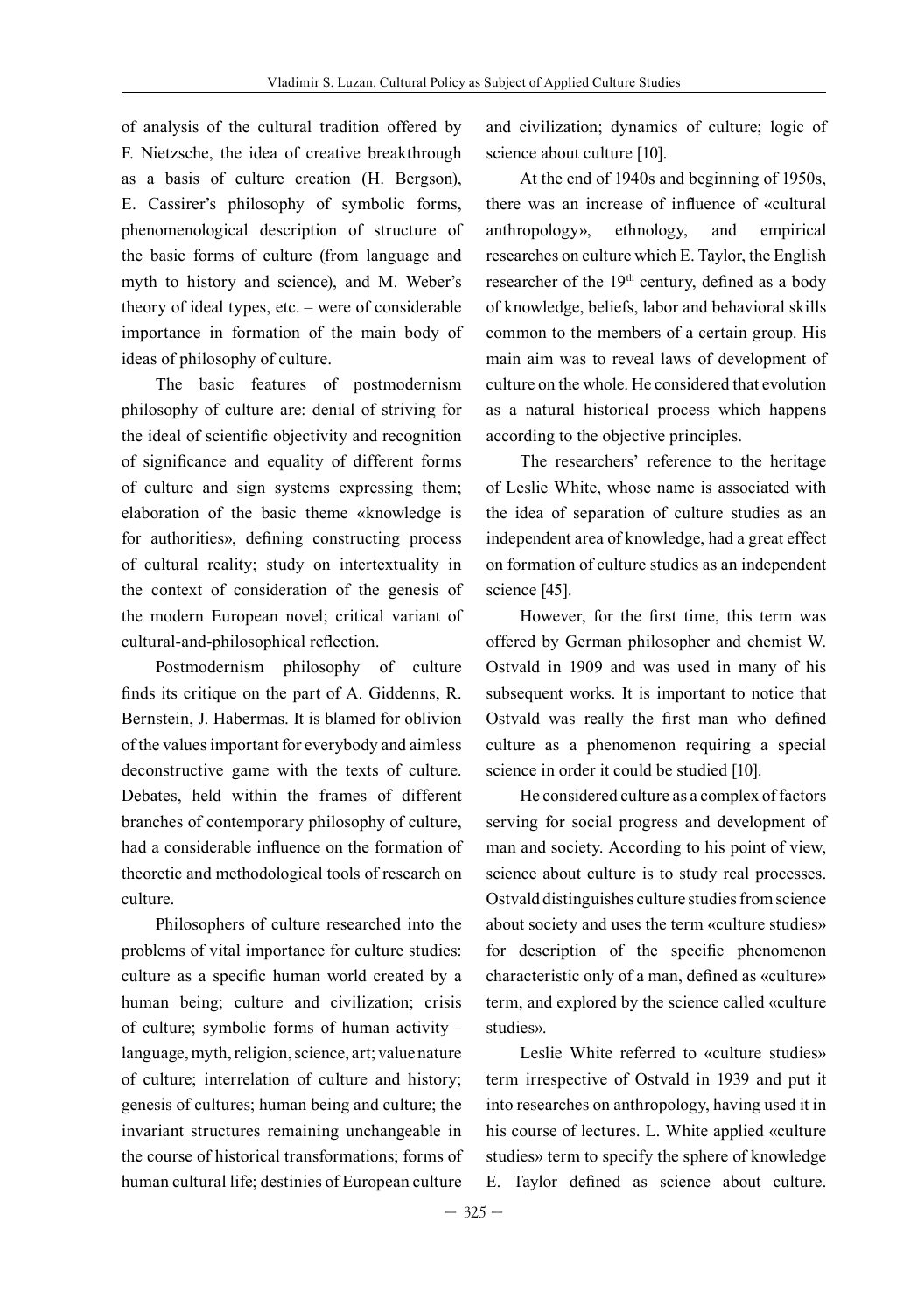According to L. White, the use of «culture studies» term was to advance the transition from particular sciences to the integral research on culture.

L. White considered culture studies as an absolutely new (system) approach to research on cultural events based on discovery of general objective laws of cultural and historical process and specificity of human culture.

In L. White's book «Science about culture» [45], there was raised the question of status and character of the difference between culture studies and the other sciences investigating on culture; the researcher had made the first attempt of analytic consideration of culture and had defined the field of objects of culture studies; he substantiated the use of «culture studies» term at science of culture and defined the essence of a new system approach to the research on culture. His interpretation of culture as the integrated whole of dynamic self-organizing system of exobiological nature and as a source of support of life of a certain species Homo sapiens and analysis of importance of technologic sub-system as a way of interaction of a human being with the natural habitat and modeling as a method of research on culture, had a determinative effect on the development of culture studies. The turn from special researches oriented to local cultures to integral research on the world culture in its diachronic and synchronous views took place under that influence.

At the same time, there is not to be any underestimation of the meaning of the whole anthropological tradition within the frames of which there had been laid theoretic foundations of culture studies. The spectrum of disciplines positing themselves by «anthropology» term is extremely extensive. It comprises cultural (F. Boas, E. Rothhacker, M.Landman), religious (R.Nibur, G.Tilich, M.Buber, P. Florensky), social (B. Malinovsky, A. Radcliffe-Brown),

biological (A. Gehlen, M. Portman), pedagogical (O.F. Bolnov), psychological (R. Benedict, M. Mead, E. Huges), structural, including cognitive (K. Levi-Strauss, S. Bruner), and interpretive (K. Giri) kinds of anthropology.

Each of these disciplines strives to solve its problems by the way of turning to a person in different spheres of his life activity. In virtue of the universalism of its nature, anthropology outlines integrating space for these sciences, allowing us to conceive the mutually opposite directions of human activity as some union.

Interpretative anthropology formed on the base of Geertz's works had considerable influence both on the general development of the researches on anthropology in the last quarter of the 20th century and on the problematics of culture studies. The core of this trend at American anthropology was made by Geetz's colleagues and students at Chicago University and Princeton Institute of high researches – D. Markus, M. Fisher, S. Ortner, R.Rosaldo and also the scientists who weren't directly connected with the trend mentioned, but agreed with its theoretic and methodological program on many aspects (anthropologists M. Stretern, E. Bruner, researchers on culture T. Maranjano, V. Krapanzano, S. Trevik, etc.)

Interpretative anthropology took the thesis stated by Geertz («anthropology is not an experimental science looking for a rule but interpretative one looking for sense»), and it became clear that its successful development is possible only on the condition of cross-disciplinary synthesis, not out of philosophy, social studies, political economics, and other spheres of human and socio-scientific knowledge. Geetrz's books and lectures laid the foundation of this most dynamic and intellectually oriented branch of American anthropology at the end of 1970s and beginning of 1990s. His work «Interpretation of cultures», in which semiotic conception of culture as the «web of meanings» is presented, takes its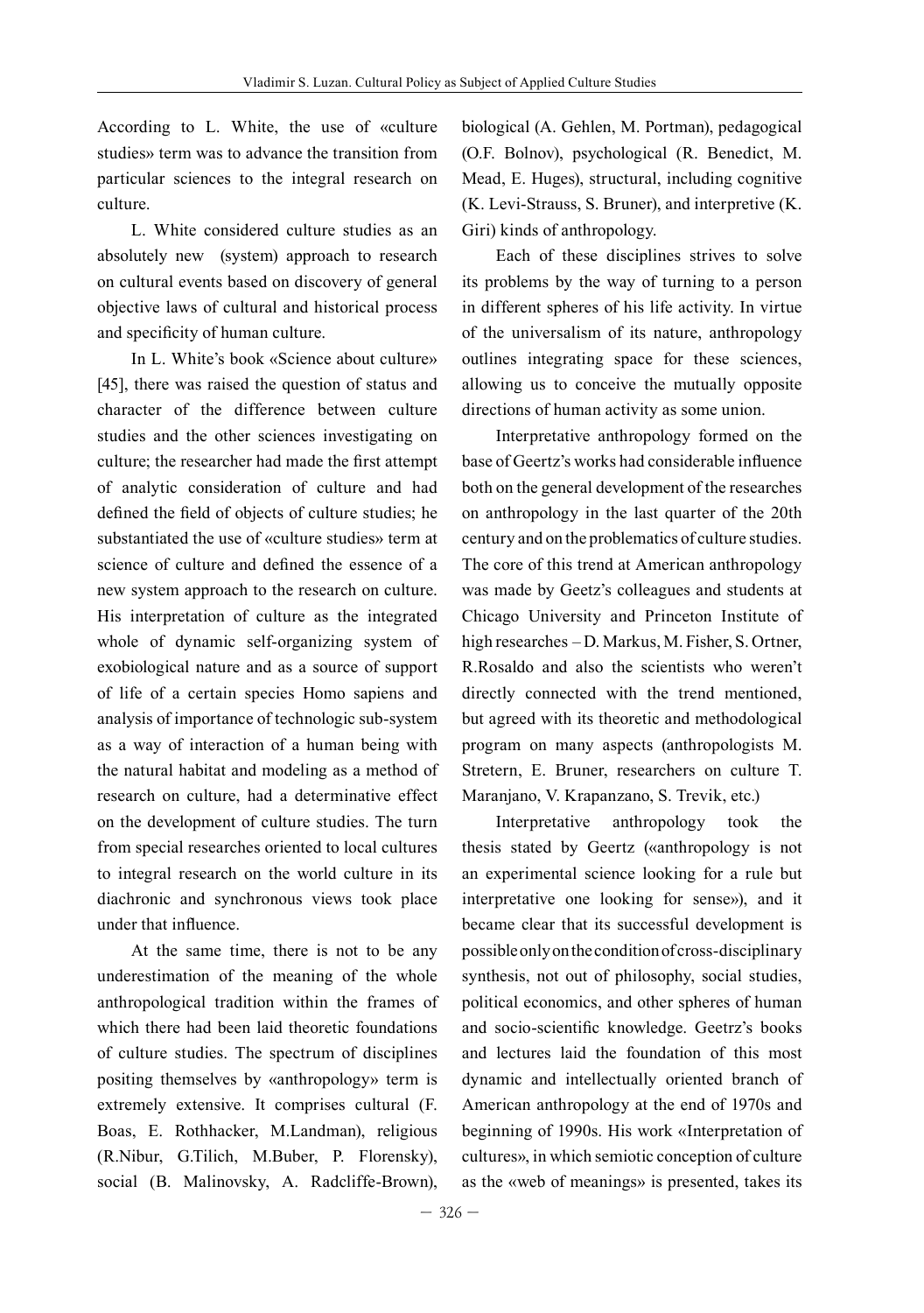special place. According to Geertz, culture is a sign system, but these signs are created and read by a human being himself; they don't exist out of his activity. In any case, analysis of signs is the analysis of person's action and perception, but, firstly, it is not experimental but comprehensive and interpretative analysis, secondly, this analysis is a dialogical one – there are subject and object revealing the truth. Knowledge about cultures is always the result of a certain intercultural consensus.

According to Geertz, the system approach to culture implies it is to be analyzed as a complex phenomenon from the complementary points of view and discovery of underlying semantic structures and objective laws. His approach is interpretative and experimental in searching for the meaning and experimental in searching for the mechanism which makes that meaning possible. Having refused analysis of culture as indivisible and static model (that was specific for anthropological school of Boas), Geertz developed a concept of dynamic and interpenetrating systems of culture. He considered culture not as a complex of definite behavioral models but as a set of exogenetic control mechanism – plans, prescriptions, rules, instructions (programs) – ruling emotions of a person. According to Geertz's conception, at every society, the sphere of culture consists of a number of cultural systems: religion, ideology, politics, science, art, etc. Any of these systems taken apart couldn't provide normal functioning of an individual at highly developed society [10].

Being interdisciplinary on their attitudes, methods, material under investigation, and conclusions, Geertz's works had an effect on all the spheres of human and social sciences including anthropology and culture studies often treated as a chance of return to the entire world from the state of split and alienation as the conditions of postmodernism, the intellectual movement which included human and social sciences.

The works published in the French journal called «The Annals» (nowadays it is called «The Annals. History and social sciences» representing the school of «The Annals» as one of the most influential trends at theory of historical process and culture) are of great importance for the formation of culture studies. The formation of that school was an effort to overcome the crisis of traditional kind of history oriented to positivism. The essence of «Copernican revolution» made by this trend was the replacement of classical «history as narration» with «history as problem» in order to create «total history», i.e. history describing all the connections existing in society – economic, social, and cultural ones.

The object of study of the school of «The Annals» is neither the actions of «great persons» nor description of events, but it is research on one whole society with variety of social relations and deep structures taking long periods of time.

The representatives of «The Annals» school raised a problem of investigation on culture in its entirety as a system of world outlook and complex of models of the world in consciousness of members of society keeping human existence. In substance, this kind of approach belongs to anthropology and culture studies and carries out a complex synthesizing description with the data of different sciences involved and cognition of internal historical and cultural processes through penetration into self-consciousness of the people of the period studied and conditions of their everyday life.

Starting from 1960s, there is a formation of a new type of theorizing at history which gets such names as «narrative philosophy», «Modern intellectual history», and «Modern philosophy of history». The main accent is put on the specificity of historical texts, methods of their organization, and communication within social and cultural space of human practice. Historiography becomes the main subject matter.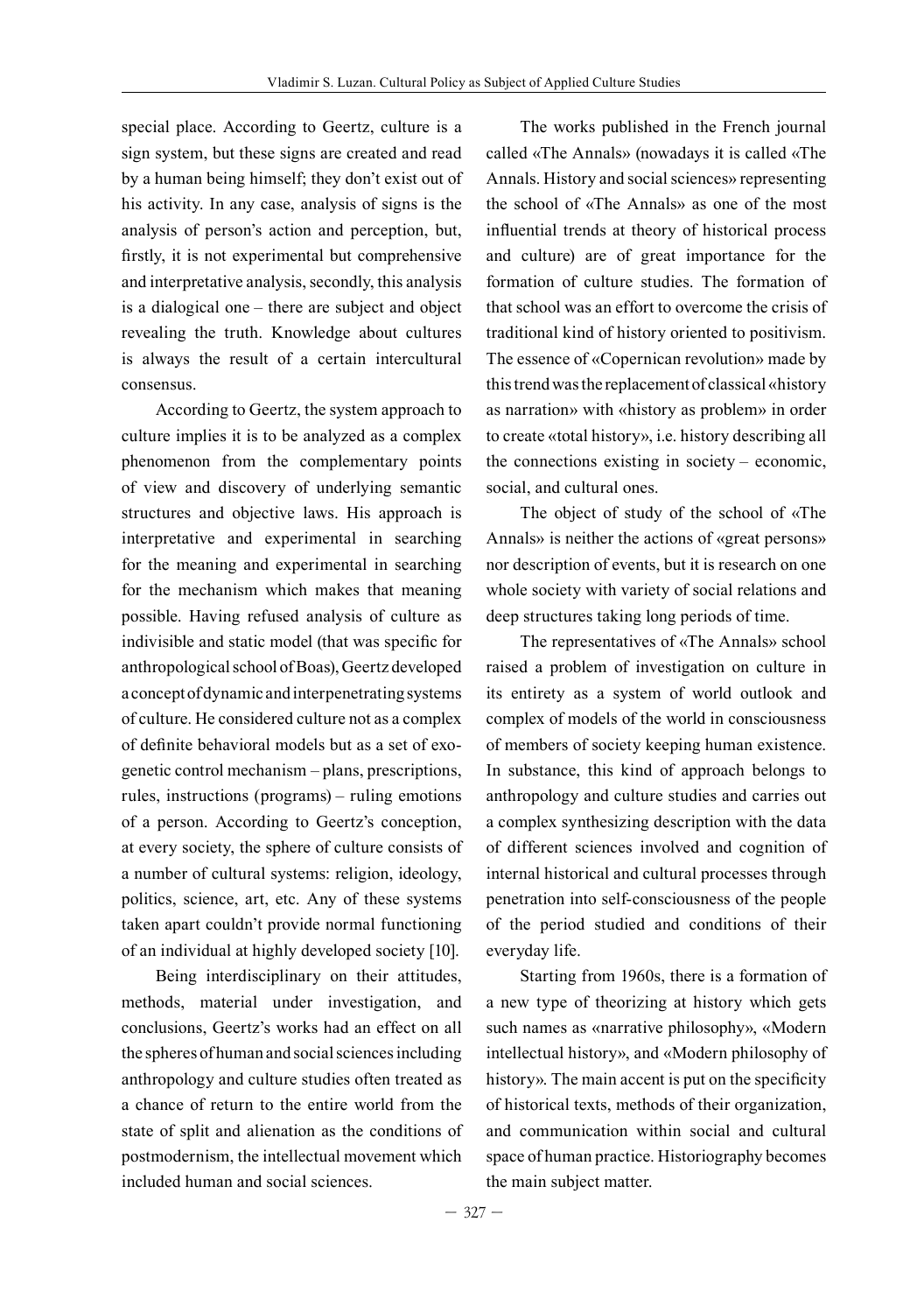The turning-point at formation of the problematics was H. White's book «Metahistory: historical imagination in Europe in XIX century» and also works of T. Khun, W. Kuyain, R. Rorty; there had been accomplished relativization of classical epistemology and defended the position of individual creative freedom and independence of choice of cognitive and textual strategies. There had also pointed out the significance of cognitive features of language of historiography and concrete historical and discursive speech practice and there had been an investigation on the content of form of narrative sentences, discursive statements and systems forming a text of research on history. The works of the authors mentioned suggest some new ways of study of texts, the problem of denotation and translation of different systems of meanings is under investigation, and there is an assertion of a researcher's right to choose (freely and consciously) all the components of construction and representation of texts, combinatorics (combination of «incommensurable» things in classical science and eclecticism), and re-conceptualization of the content of the basic notions. These positions are close to the researches taking place in contemporary human knowledge at post-colonial discourse, «researches on culture», and culture studies.

The logic in formation of culture studies as self-actualization of culture of the 20th century lies in transition from sciences investigating on separate elements of culture (language, mythology, systems of thinking, art culture, and symbolic forms of human activity) to science about culture of the mankind as a whole. According to G.S. Pomerantz, its domain is interaction of the worlds of culture being under conditions of globalization process and appearance of one whole information space. In particular, quite natural formation and development of the new science is connected with the appearance of that new reality.

Culture studies are formed on the border of many sciences, integrating knowledge of different science of culture into integral system and representing ideas about the essence, functions, structure, and dynamics of culture as such, modeling cultural configurations of different epochs, nations, confessions, and classes, revealing and systematizing distinctive features of different cultural worlds. Problematics of culture studies is developed in different aspects: researches on etnolinguistics and semiotics, literary analysis of history of culture, history of mythological culture, researches from the points of view of general theory of artistic culture and social and cultural anthropology, researches on culture of mentality and every day life, and religious aspect of culture.

In reference to the same realia of culture and investigating on the same cultural objects, culture studies don't substitute cultural and historical, art historical, anthropological, and other kinds of knowledge by itself, it just considers those objects and realia from other points of view.

The tendency to the holistic point of view on culture and integration of knowledge about its different components appeared in Russia in  $60-80s$  of the  $20<sup>th</sup>$  century. It promoted the formation of the trend called «theory of culture», «theory and history of culture»; and that was an indication of inclination of Russian tradition to analysis of phenomenon of culture as wholeness and exploration of the main objective laws of its development, structures, functions, and significance at social life.

There had been formed many trends of research in this tendency: general-theoretical problems of culture, methodology of research on culture, morphology and dynamics of culture, social studies of culture and art, civilization theory, typology of culture, social and cultural anthropology. As distinct from the West, «culture studies» term was firmly implanted in scientific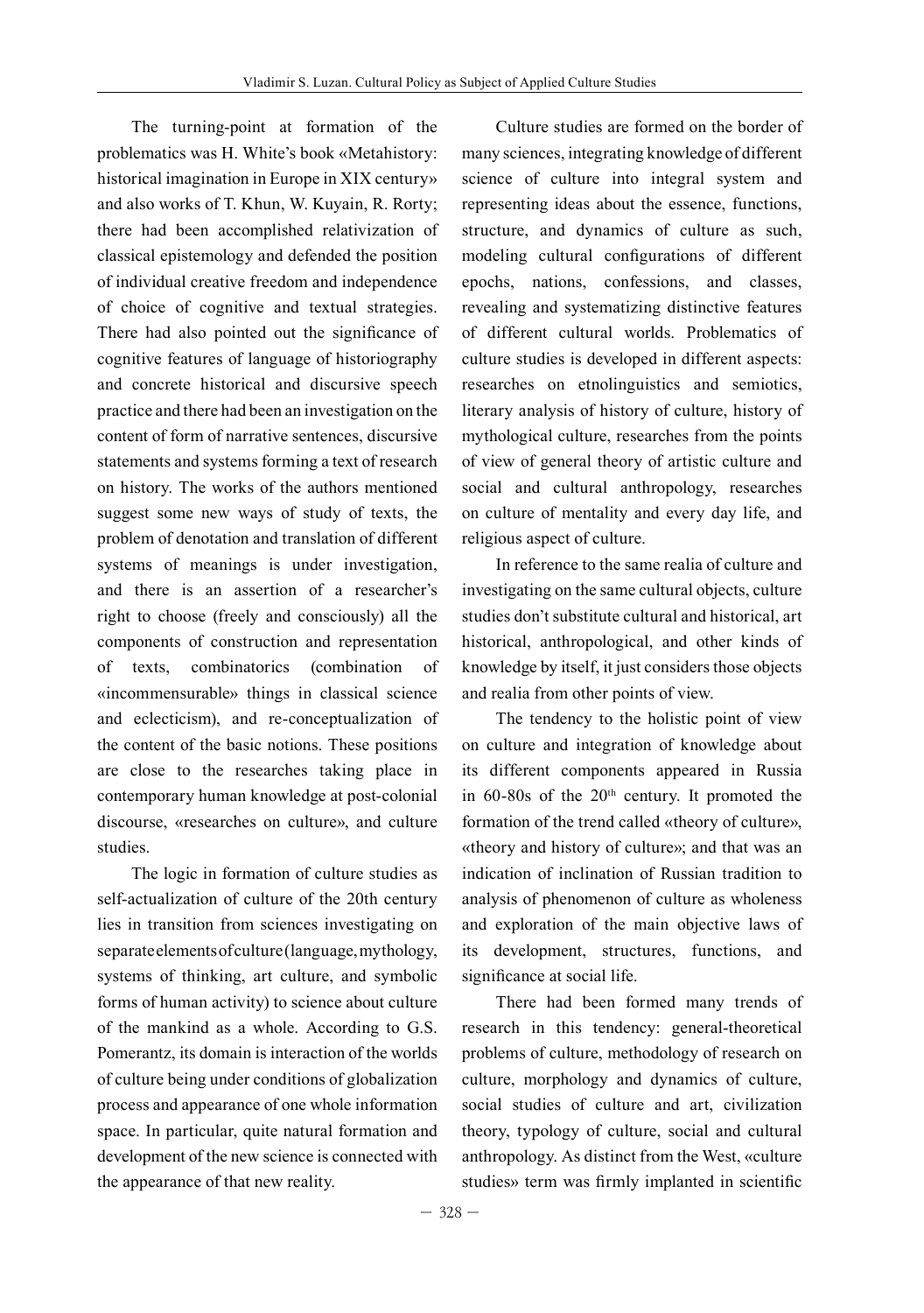literature and scientific sphere in Russia in early 90s of the 20th century. First and foremost, it was connected with considerable scientific achievements made in this sphere and formation of culture studies as cross-disciplinary field of knowledge, actualizing the idea of synthetic science characteristic of the 20th century with integration of the results of research on culture as its aim. System analysis of phenomena of culture and system approach directed to integration of all the fields of knowledge investigating on culture become predominant. Culture is considered as a system; its essence, «system organization», structure, specific features, and characteristics of its function and concrete realization are under investigation in the context of that approach. General-system analysis supports logic of semantic interpretation of culture and all concrete displays and embodiments of culture. This kind of approach is carried out both at all the levels of analysis of culture (culture as a whole, culture of a certain period, culture of a concrete cultural area, society, subcultures, and that one of individual) and at the levels of its particular subsystems (science, art culture, religion, etc.).

System is usually understood as some kind of integration formed with a sum of elements closely related and connected with each other.

Besides the features of coherence, usually there is also a mention of hierarchy as the most important characteristic of system and its «system-formative factor». Y.S. Stepanov makes mention of «concept» as a system-formative factor of culture – that is a «clot of culture» in human mental world and «collective unconscious».

As L.A. Mikeshina remarks, cultural and historical approach leads Y.S. Stepanov to considerable amplification of «concept» term, and the instituted notion of conceptualized domain at language and culture supposes that not only words and mythologems, but also rites, things, and material objects as symbols and carriers of

spiritual sense are to be united in one common notion – that is «cultural concept».

The idea of phenomenon of culture as system and the need for system approach to study on culture at different levels arising from that idea has already had its own tradition. Different aspects of systems theory applied to the problematics of culture studies were developed by Belgian scientist and the Nobel prizewinner I. Prigozhin, Russian scientists R. Yakobson, Y. Tynyanov, Y. Lotman and others.

Using the system theory, scientists try to explain origin and existence of the extremely complicated order characterizing the general notion «culture studies». Reliance on the principles of system approach allows integration of knowledge about culture including various materials to be provided.

Actualization of the creative potential of culture dictates the necessity for integration of various aspects of knowledge about this sphere of spiritual life in the context of one scientific discipline – applied culture studies as a peculiar bridge leading into the world of culture of an individual or the human community.

The purpose of applied culture studies is introduction of a person into culture. The content of this process is formed by sociocultural activity with cultural policy as one of its components. Thus, one can define culture studies as a complex of conceptions, methodological principles, methods, and cognitive procedures oriented to application at different spheres of social cooperation and achievement of certain practical effects in these spheres [41].

As far as the applied level of culture studies supposes that the results of cognition are to be applied in practice, the following trends and characteristics of analysis are of special importance: diagnostics and forecast of sociocultural dynamics developing in conditions of spontaneous self-organization; rated change of the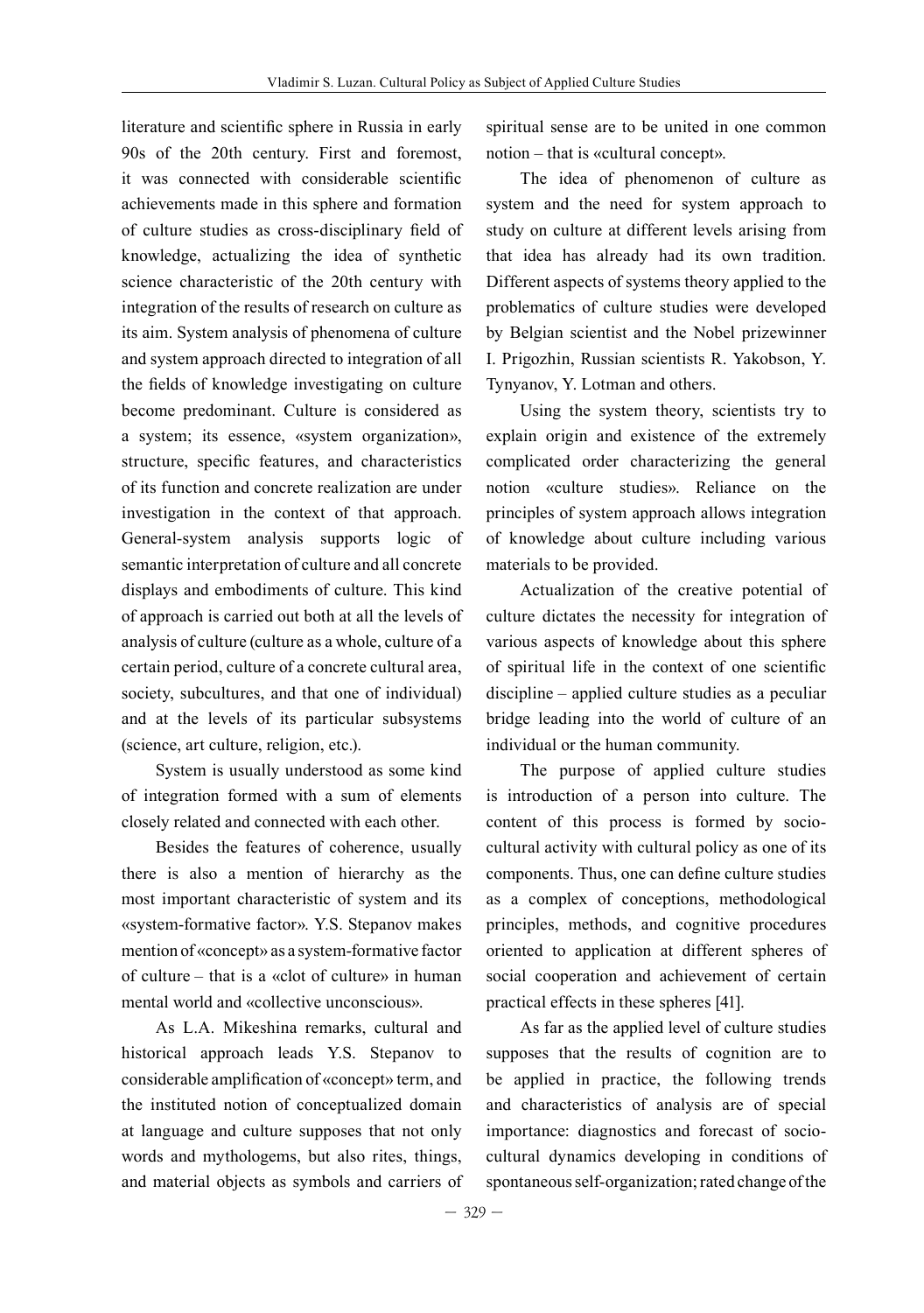aspects and elements of socio-cultural dynamics which could be transformed under influence of purposeful management activity; and also programming and planning of definite aspects of practice able to be changed in an appropriate way under influence of a many managerial steps.

Such elements of knowledge as a complex of social technologies designed for experts and practicians at different fields of social activity become an essential component of applied culture studies. The specificity of the applied level of knowledge about culture is its integrative nature suggesting that the more difficult requirements, worked out on the basis of that kind of knowledge, are to be used for the practical solutions.

### **Example**

Socio-cultural complex and sides of practice require transition of specialists and administrators to the intersectoral interaction, and that allows the comprehension of their professional problems to be deepened and adequate solutions to be worked out. The main reasons of broadening of needs of specialists and administrative staff are knowledge of the results of analysis of culture, and that is possible to reduce to several global factors:

- the development of intercultural contacts and international tourism is intensive in the world;
- the processes of implantation of sociocultural innovations have started being strengthened in many countries;
- modernization phenomenon has become actual for many traditional societies, and that has affected not only technologies of labor, spiritual values, and standards of behavior, but also social institutes and way of life on the whole;
- the relations between urban culture and rural culture have been changed;
- the traditional type of individuality has been transformed, and that has brought

to difficulties in the process of individual, group, and social self-identification.

The applied level of knowledge of culture studies had been developed for rather a long period of time in the context of cultural-sectoral approach in Russian scientific and social practice of the Soviet period. In its turn, that was connected with the theoretic postulates of Marxism assigning a part of secondary role at the level of superstructure to culture. That is why culture was reduced to such fields of practice as spiritual, educational, scientific, and art activities in theory of culture of the Soviet period, where was possible to use recommendations of researchers on culture.

In 60-80s the most advanced levels of applied culture studies were such branches of analysis as social studies on artistic culture and art, sociology of cultural activity [8].

In 80s there appeared the works proving the necessity for use of knowledge of culture studies as an independent cross-disciplinary branch which includes theoretical and applied levels. Nowadays it is possible to speak about the final stage of formation of theoretical culture studies while the applied level is under the process of formation.

In the conditions of modernization, the working out of integral cultural policy adequate to the contemporary demands of Russian society requires prevention of narrow-minded approach to it and its formation on the large socio-cultural basis.

Cultural policy is a complex dynamic system of interaction between state authorities, society, and culture (as the object of this policy) as a set of scientifically based points of view, events on comprehensive socio-cultural modernization of society, structural reform of all the systems of institutions of culture, optimization of combination of state and social components in socio-cultural life, scientific and educational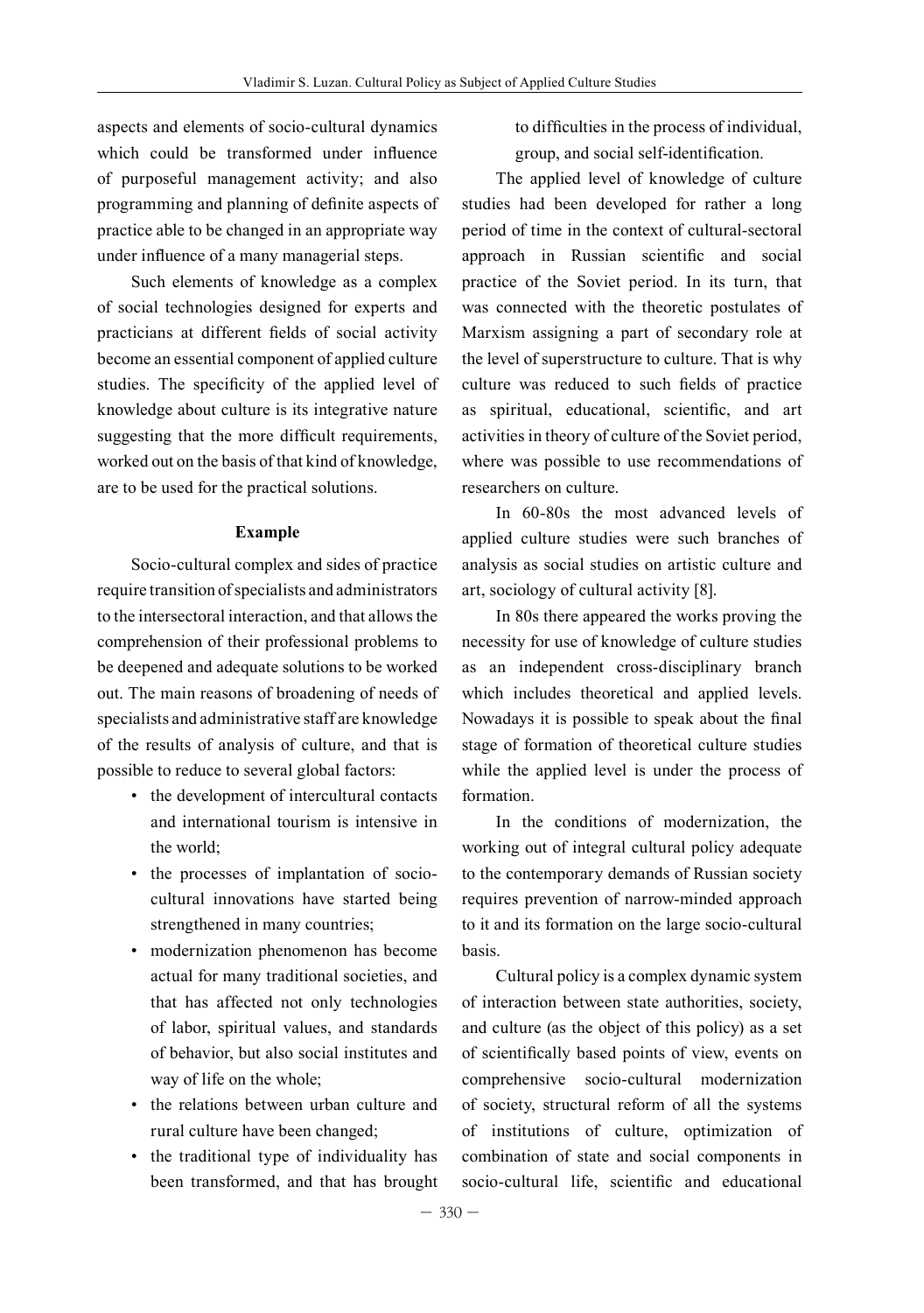support of the subsequent regulation of sociocultural processes etc., on the whole, as conscious correction of general content of culture.

Cultural processes obey the deepest laws of self-organization. That is why the administrative influence on culture on the part of the state could be perceived as the introduction of external action into the process of system self-organization, and not for submission of development of the system but for increase of its inner activity hidden in the logic of development of its creative potential.

The state cultural policy is to model mechanisms of natural civilization process, act in the context of its socio-synergetic laws and just stimulate the accelerated development of society in the direction of its own objective movement.

A.Y. Flier defines two levels of cultural administrative activity in his consideration of state policy in the sphere of culture: the very cultural policy and operative control of cultural-creative processes [16]. But this type of classification conceals the danger of separation of practice of administrative activity at the sphere of culture from theoretical conceptualization of real conditions, strategic aims, and actual problems of process in culture. Only the unity of operative actions and theoretical search for the optimal ways and models of development of culture is able to give productive abilities of function of a process of culture and to provide the strategy of self-development of culture.

On the other hand, cultural policy is a special field of political activity directly oriented to the values of life and culture and to the supreme spiritual states of consciousness or will realized by those values. The links established and maintained by cultural policy are the connections of life through co-presence and assistance at some valuable and spiritually conceived realities of culture, through reception and empathy of axiomatic state of consciousness or will, samples of presence and activity important for

an individual in valuable spaces of culture, and through free co-participation in confirmation of a chosen project and conception on life.

Some people think that cultural policy is a complex of opinions based on science and vast activity at socio-cultural modernization of society and structural reforms of the whole system of culture-formative institutions as a system of new principles of proportion of state and social components at social and cultural life, as a complex of measures on the preliminary arrangement of scientific and educational supply for those principles and purposeful training of personnel for efficient regulation of sociocultural processes in the future, and the most important thing is conscious correction of the general content of culture.

Control over the current cultural-creative process is a complex of operative actions solving vital problems of the existing culture-formative institutions oriented to maintenance of enlarged reproduction of actual forms of culture within the bounds of financial assets, skilled workers, tools and technologies existing at the moment.

At the level of contemporary scientific ideas of the essence of culture, it is impossible to make any global approaches to its problems (in particular, statement of foreground tasks and aims of cultural policy) without correlation of culture with the main tendencies of development of civilization.

The most important principle of statement of tasks and aims of cultural policy lies in comprehension of polysemic nature of culture, its senses and content. None of the phenomena of culture is monofuctional, it has a whole complex of different social functions in itself; there is no any phenomenon of culture with only one meaning and spontaneous content, but it is a complex of different meanings and contents both of actual and memorial nature. It is connected with the special difficulty of administrative strategy and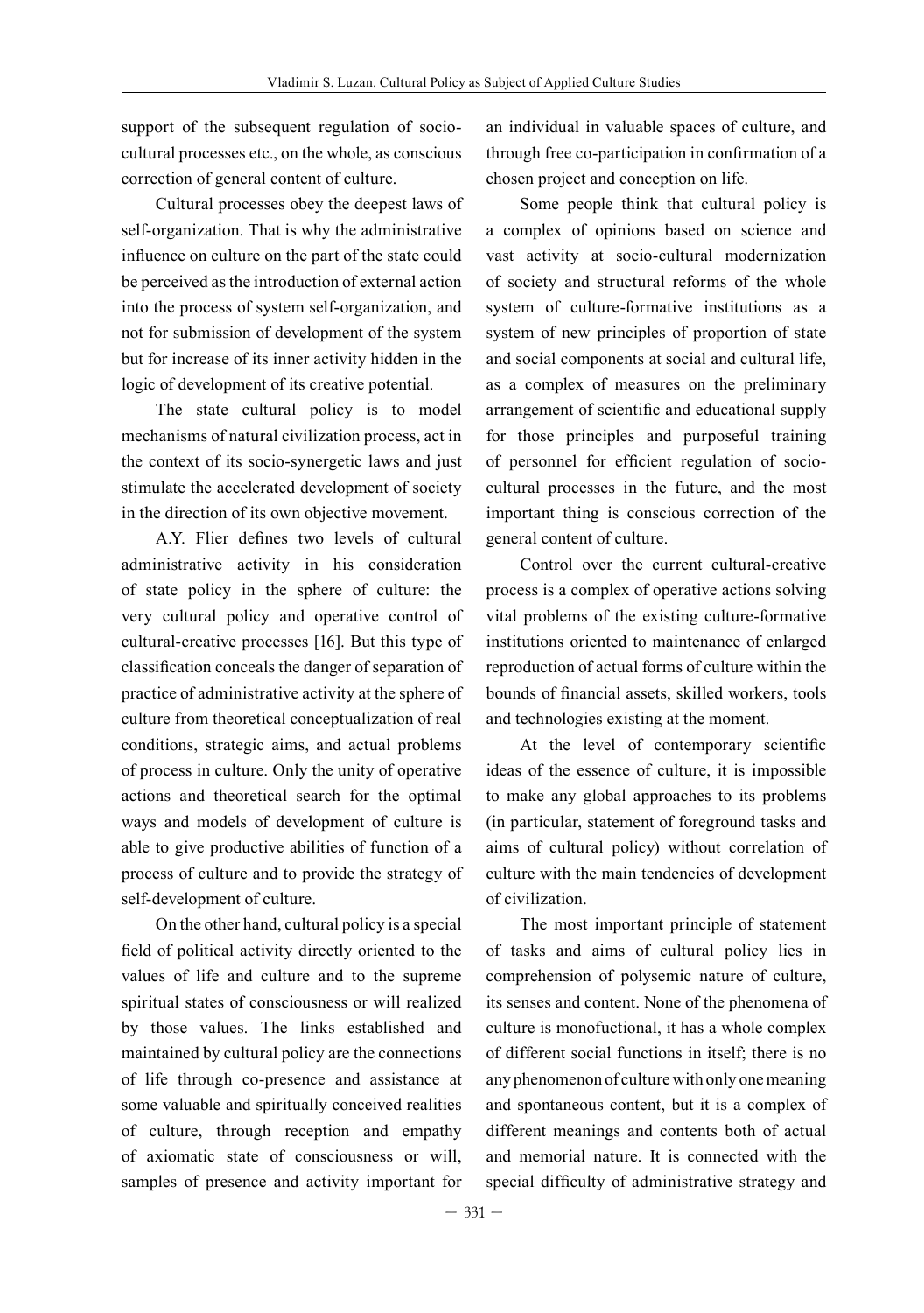tactics in the sphere of culture and the necessity of multilevel approach to the regulation of sociocultural processes.

Today the state takes the most important part in development of culture, which is to make the greatest contribution to regulation of the sphere of culture in Russian society, for the development of exchange relations has been insufficiently formed [36]. Thereby cultural policy of Russia today is possible to be considered in three main aspects: theoretical aspect when cultural policy could be interpreted as an abstract ideal model of intercourse of the authorities and culture; applied aspect which reveals cultural policy as a system of priorities of agencies of State power declared in the corresponding plans of development of culture at the federal and regional levels; specifically-historical aspect when cultural policy is considered as a real system of relations between subjects of culture [46].

Nevertheless there are many contradictions of Russian character interfering with realization of the common state policy in the sphere of culture in the present situation. They are:

- between contemporary demands of the society for the value as orienting points and inability of the formed cultural system to their formation and translation;
- between the existing variety of cultures characterizing country as a conglomerate of different nations, and immature integral image of Russian culture;
- between existence of different local cultures and global processes of the contemporary life leading to levelling of cultural traditions and values;
- between the achieved level of creativity and multiplicity of the world art and condition of creative thought in artistic practice;
- between the necessity for new skilled workers possessing modern professional

skills and low social status of the branch of culture;

- between advance of exchange relations into the all spheres of life of the contemporary society and unavailability of culture to improve relations with business sector;
- between introduction of innovative technologies into life activity of the society and absence of the possibility to use them in valid institutions of culture;
- between new requirements of society in formation of a new market of cultural services and impossibility of the traditional system of culture to fulfill it with the offers adequate to the requirements.

In order to develop mechanism for the marked contradictions to be surmounted, it is necessary to form the only socio-cultural space providing with promotion of creative initiatives as the basis of stable and dynamic development of Russia.

## **Results**

In this connection, cultural policy as the subject of applied culture studies is to:

- be essential part of all the branches of the state policy in general without exception, reflecting its moral and normative aspects;
- become the most important component of social policy which could only be complex socio-cultural and educational program at present;
- form the very cultural policy (in a narrow sense of the word) as a special branch of state and public services on stimulating socially acceptable, spiritual valuable and socially-normative displays of a human being and forms of his social and individual being regulated by the state;

 $-332-$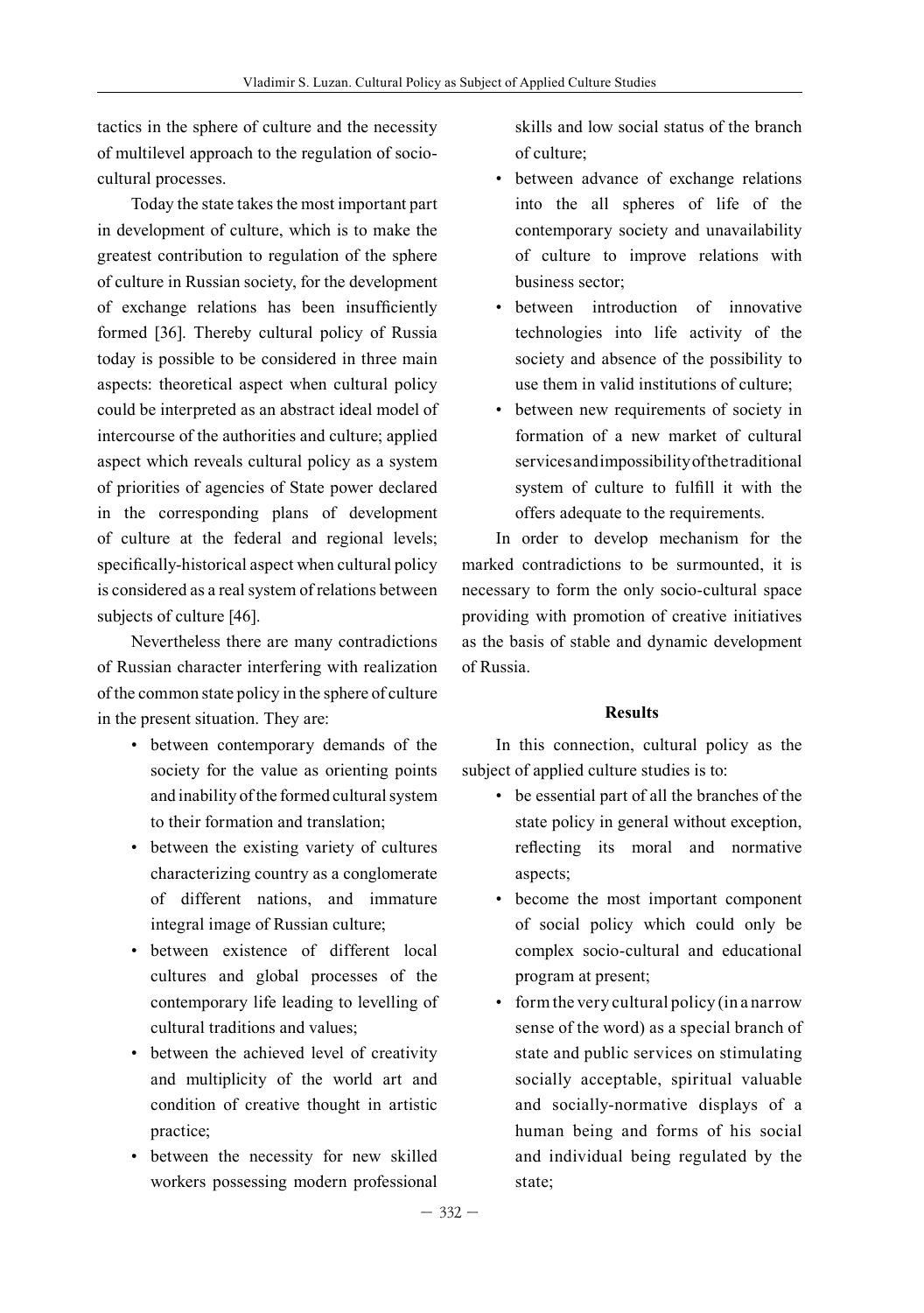- maximally provide citizens with constitutional law of access to benefits of culture and realization of the principle of freedom of creative work regardless of residence;
- provide with state security of the objects of cultural heritage;
- promote integration of Russia into the international cultural community, and that is stipulated by the necessity for strengthening of the positive image of the country abroad and also by inclusion of the population into the available context of cultural practices of the modern civilization;
- develop professional and amateur art, and artistic education aimed at formation and development of aesthetic demands of the population, formation of aesthetically developed and interested audience of listeners and spectators, training skilled workers ready for the professional activity at the sphere of culture and art, and maintenance and transfer of the best traditions of Russian professional education to the next generations;
- maintain and develop multinational material and non material cultural heritage of the country. The very heritage is the form with the specific protective cultural functions or ideological support of formation of a new tradition [47]. It

obviously unites different cultures, and that is topical for Russia.

The specific feature of cultural policy is that culture is not only an object of this policy, but a subject as well – first of all, because it is a selfdeveloping and self-regulating system; it doesn't matter what kind of subject of a decision in the sphere of cultural policy, it still stays in the area of a certain culture and appears to be a product of it. Properly speaking, the question is about the dialectic of administration and self-organization in the context of the system of social regulation of culture.

The optimal cultural policy puts a person with his needs and interests in centre, furthers the absolute implementation of his generic essence. The solution of such problem is provided with the reliance on science, real estimation of everything happening, professionalism, and competence of those people who develop and implement the policy.

Culture policy is to be aimed at achievement of harmonic development of the country on the basis of correct scientific organization and administration with the society; it is to encourage the removal of unequal development of a human being and society by the way of coordination and regulation; it is to reduce the level of immunity to culture and cultural dilettantism of the mass. It should defend interests of every person and the whole nation, secure human rights of free and independent development, and correct balance in interests of different social groups.

#### **References**

- 1. Alternative culture: Encyclopedia. Yekaterinburg: Ultra. Culture, 2005.
- 2. Arnoldov, A.I. Cultural policy: realia and tendencies. Moscow: MSUCA, 2002.
- 3. Big encyclopedia. M.: Big Russian encyclopedia St. Petersburg: NORINT, 2001.
- 4. Biryukova, M.A. Globalization: integration and differentiation of cultures / M.A. Biryukova // Philosophical sciences.  $-2001. - N<sub>2</sub>1$ .
- 5. Bogatyreva, T.G. Contemporary culture and social development. Moscow, 2001.
- 6. Culture. New philosophical encyclopedia: 4 volumes. V.2. Moscow, 2001.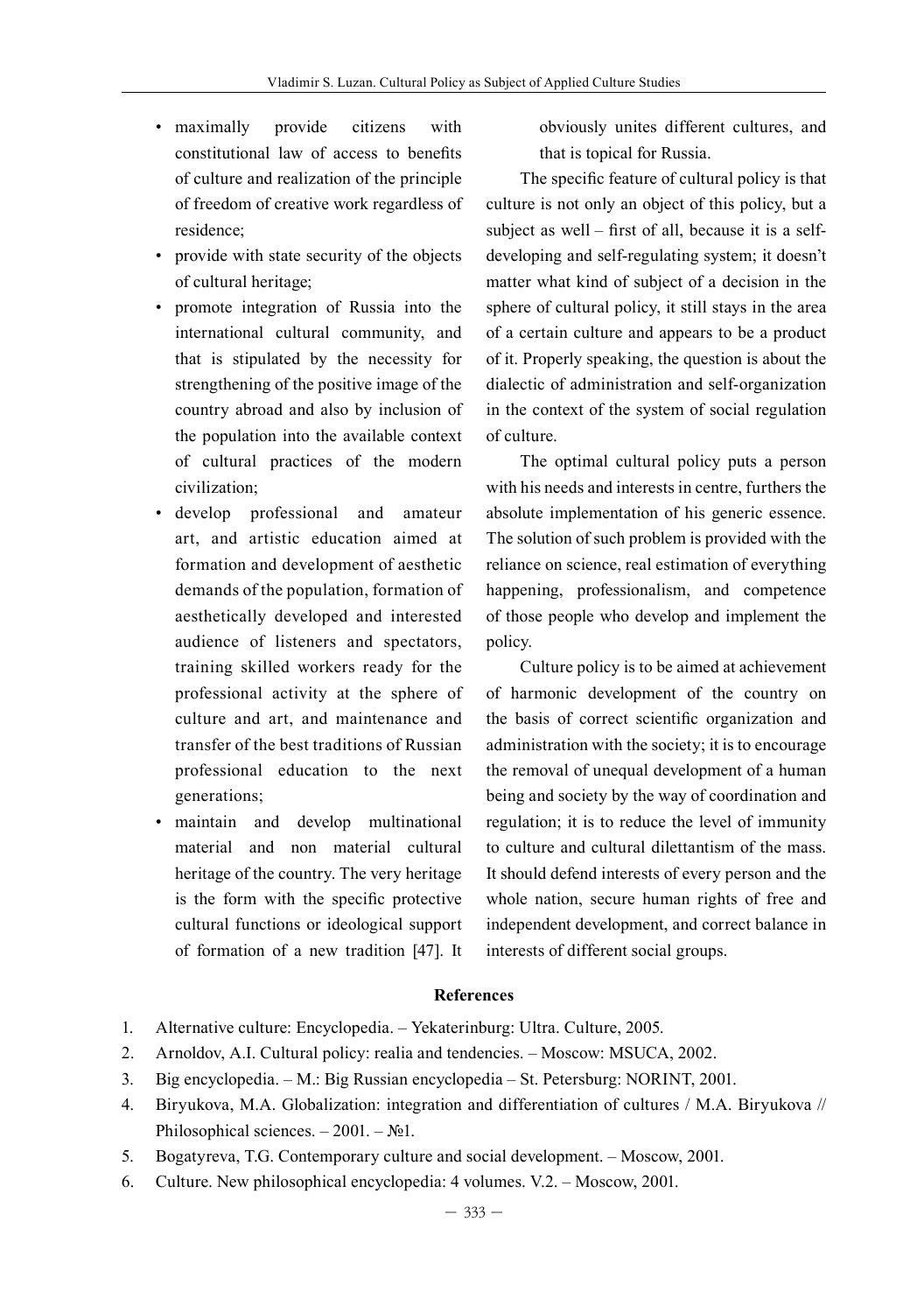- 7. Culture: Theory and problematics / ed. T.F. Kuznetzova. Moscow, 1996.
- 8. Culture in Soviet society. Problematics and perspective of development. Moscow, 1988.
- 9. Culture Studies. College textbook / ed. B.A. Erengross. Moscow, 2007.
- 10. Culture Studies. Encyclopedia / ed. S.Y. Levit. 2 volumes. V 1. Moscow, 2007.
- 11. Culture Studies. XX century: dictionary. St. Petersburg, 1997.
- 12. Culture Studies. XX century: encyclopedia: in 2 volumes. St. Petersburg, 1998.
- 13. Culture Studies: Reading-book / ed. P.S. Gurevich. Moscow, 2000.
- 14. Dragichevich-Sheshich, M. Culture: management, animation, and marketing. Novosibirsk, 2000.
- 15. Evrasov, B.S. Social culture studies. Moscow, 1996.
- 16. Flier, A.Y. Culture studies for researchers on culture. Moscow: Academic project, 2000.
- 17. Fundamental problems of culture studies. 4 volumes. V.1. Theory of culture. St.Petersburg, 2008.
- 18. Glotov, M.B. Management at art culture / M.B. Glotov // Social studies. 2000.
- 19. Grushevickaya, T.G. Bases of intercultural communication. Moscow, 2002.
- 20. Gurevich, P.S. Culture studies. Moscow, 2002.
- 21. Ikonnikova, S.N. History of theories of culture: study guide for students of institutes of higher education. / S.N. Ikonnikova 2nd edition, revised and enlarged. – St.Petersburg, 2005.
- 22. Ionin, L.G. Social studies on culture: study guide/ L.G. Ionin 3<sup>rd</sup> edition, revised and enlarged. Moscow, 2000.
- 23. Kagan, M.S. Selectas in 7 volumes. Vol. 3. Works on the problematics of theory of culture. St.Petersburg: Pertropolis, 2007.
- 24. Kiseleva, T.G. Socio-cultural activity: textbook/ T.G. Kiseleva, Y.D. Krasilnikov. Moscow, 2004.
- 25. Komissarenko, S.S. Russian elite as a subject of Russian culture studies. // The questions of culture studies.  $-2007. - N2$ .
- 26. Koptzeva, N.P. A.P. Chekhov as a Philosopher: «Game» Phenomenon and «Existence in the Face of Death» in his Dramas // Journal of Siberian Federal University. Humanities & Social Sciences. V.1, №1. Krasnoyarsk, 2008.
- 27. Koptzeva, N.P. The Artistic Image as a Process and Result of Game Relations between a Work of Visual Art as an Object and its Spectator// Journal of Siberian Federal University. Humanities  $\&$ Social Sciences. V.1, №2. Krasnoyarsk, 2008.
- 28. Koptzeva, N.P. The Creation Problem in Fundamental Ontology of Martin Heidegger and Modern Theory of Fine Arts// Journal of Siberian Federal University. Humanities & Social Sciences. V.1, №3, Krasnoyarsk, 2008.
- 29. Koptzeva, N.P. Truth as a Form of Modelling of Integrity at Social Being Level// Journal of Siberian Federal University. Humanities & Social Sciences. V.2, №1. Krasnoyarsk, 2008.
- 30. Kravchenko, A.I. Culture Studies: Dictionary. Moscow: Academic project, 2000.
- 31. Kravchenko, A.I. Culture Studies: study guide. Moscow: Academic project, 2001.
- 32. Kurbatov, V.I. Social projection: study guide. Rostov-on-Don: Phoenix, 2001.
- 33. Mamedova, E.V. Cultural policy. / E.V. Mamedova // Philosophical sciences. 2000.
- 34. National-cultural policy in the Russian Federation // Orienting points of cultural policy. Informational issue. – Moscow,  $2003. - N<sub>2</sub>1$ .